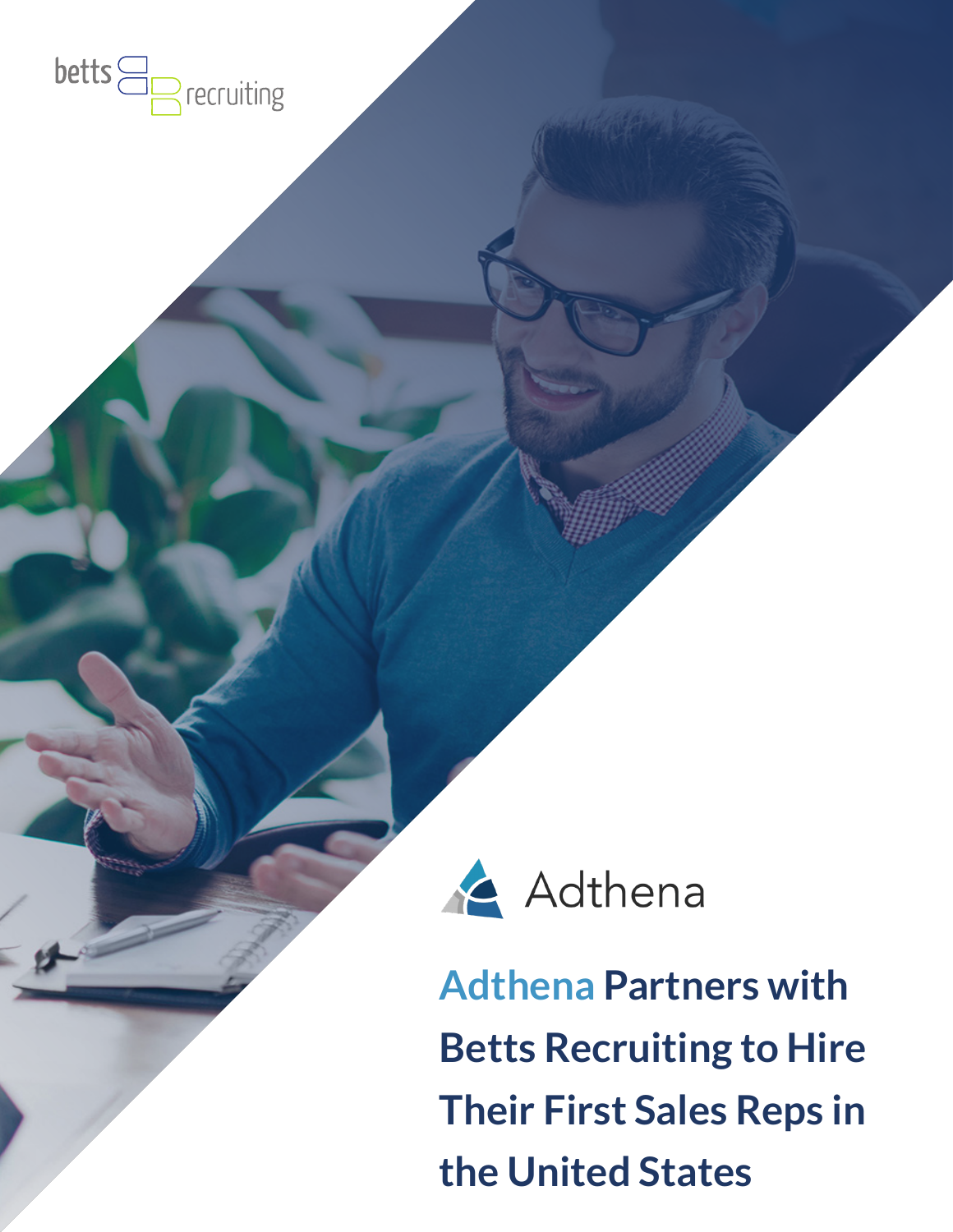**We were new to the States and still building a presence. Betts helped us reach qualified candidates in our community faster than we could have done alone."**

- Jennette Lemley, Head of Talent Acquisition, Adthena

### **Through their partnership with Betts, the Adthena team:**

- **Hired 3 BDRs and 1 AE in 3 months**
- **Ensured a strong culture fit between the company and new hires**
- **Established a strong presence and brand recognition in a new market**

# **The Challenge: Build a strong U.S. presence after expanding from London**

Jennette Lemley is the Head of Talent Acquisition at Adthena, a Software as a Service (SaaS) company that provides mid-market and enterprise companies with competitive insight into their paid search campaigns. After expanding from London to Austin, Texas, Adthena faced several challenges in establishing a strong regional presence:

- Quickly find and hire top sales reps in a competitive landscape.
- Replicate their strong U.K. brand recognition in their new U.S. market.

"In Austin, there are so many great companies," says Jennette. "So there's a lot of competition when trying to hire great sales talent – especially when your company doesn't have a big local presence yet. We were new to the States and still building a local presence."

### **The Solution:**

The team at Adthena partnered with Betts to identify top sales reps and bring them in for interviews quickly. "My former supervisor had worked with Betts in the past, and had a really great experience," says Jennette. "So we connected through her."

Through this previous connection, Jennette knew that Betts had a strong command of